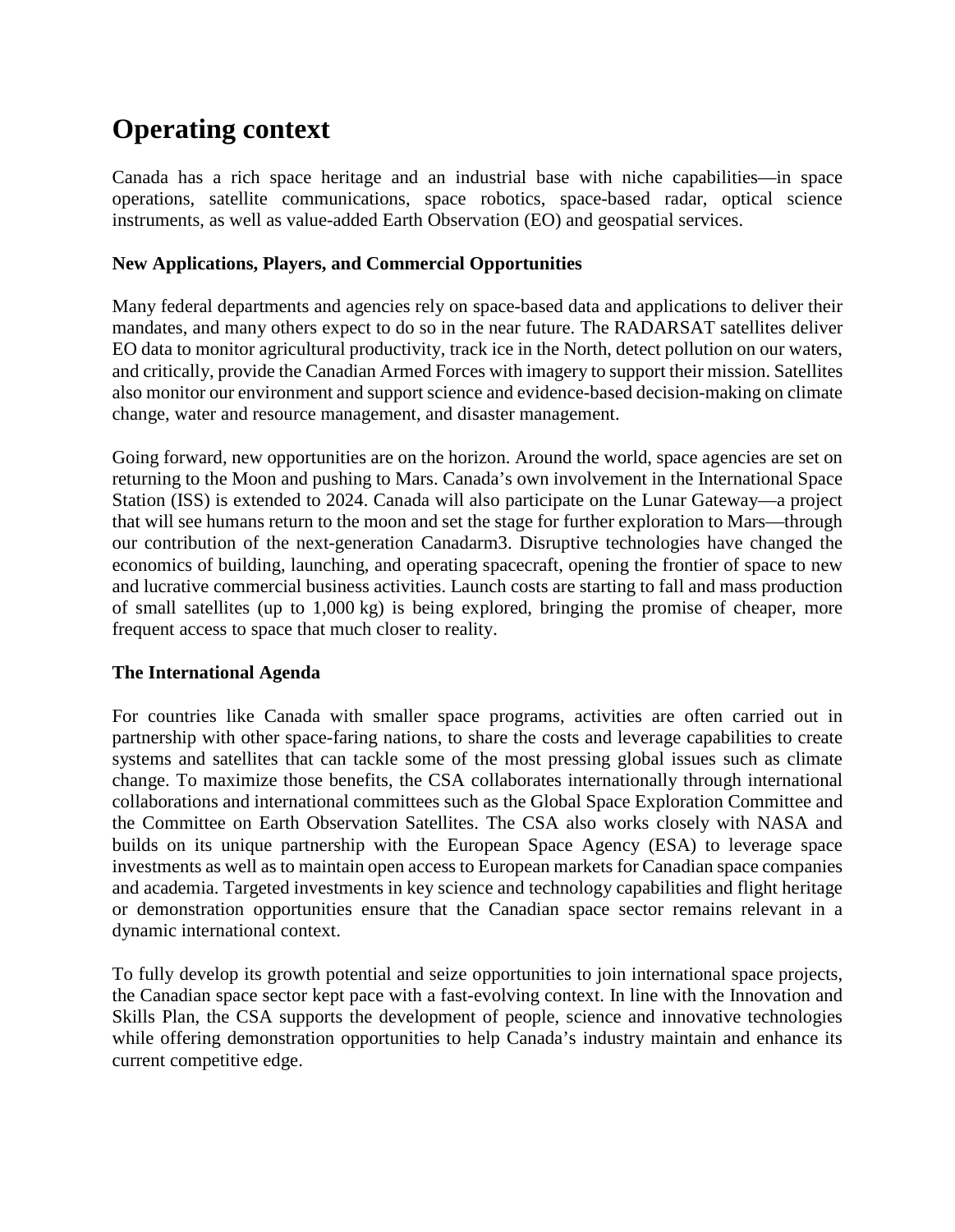## **Key risks: things that could affect our ability to achieve our plans and results**

In a rapidly evolving context, with various needs and a protracted timeframe to develop space assets, there is an ongoing risk that gaps will occur between services provided and the services needed by users. To mitigate this risk, the CSA holds extensive consultations with other Canadian government departments and agencies, academia, industry, and international partners before selecting scientific and technological areas to support. The CSA's collaborative approach helps to identify and close the gaps between supply and demand and ensure a long-term perspective for investments.

A second risk pertains to space capacity in academia and industry. The Canadian space sector, especially small and medium enterprises, are reliant on continued research and development investments to seek new and increase existing growth opportunities. In order to ensure Canada can seize opportunities to join international space projects, and with the objective of addressing future national needs and priorities, the CSA works with Canadian industry and academic stakeholders to identify potential methods for demonstrating their capabilities and providing flight heritage opportunities. The CSA also maintains an active presence outside Canada to facilitate international cooperation, for example by keeping permanent representatives at the Canadian embassies in Washington and Paris in order to support ongoing relationships with NASA and ESA and to gather timely information on upcoming plans.

The international nature and technical challenges associated with developing and implementing disruptive technologies in collaboration with multiple partners represent another major source of uncertainty. If not mitigated, unexpected technological challenges and changing requirements can lead to scheduling issues and cost increases. In order to mitigate those risks, the CSA has in place rigorous project management processes as well as financial monitoring tools and continues to improve its governance bodies. These initiatives allow the CSA to track and report on the progress of its commitments, assess the effectiveness of its work, and align its resources with priorities.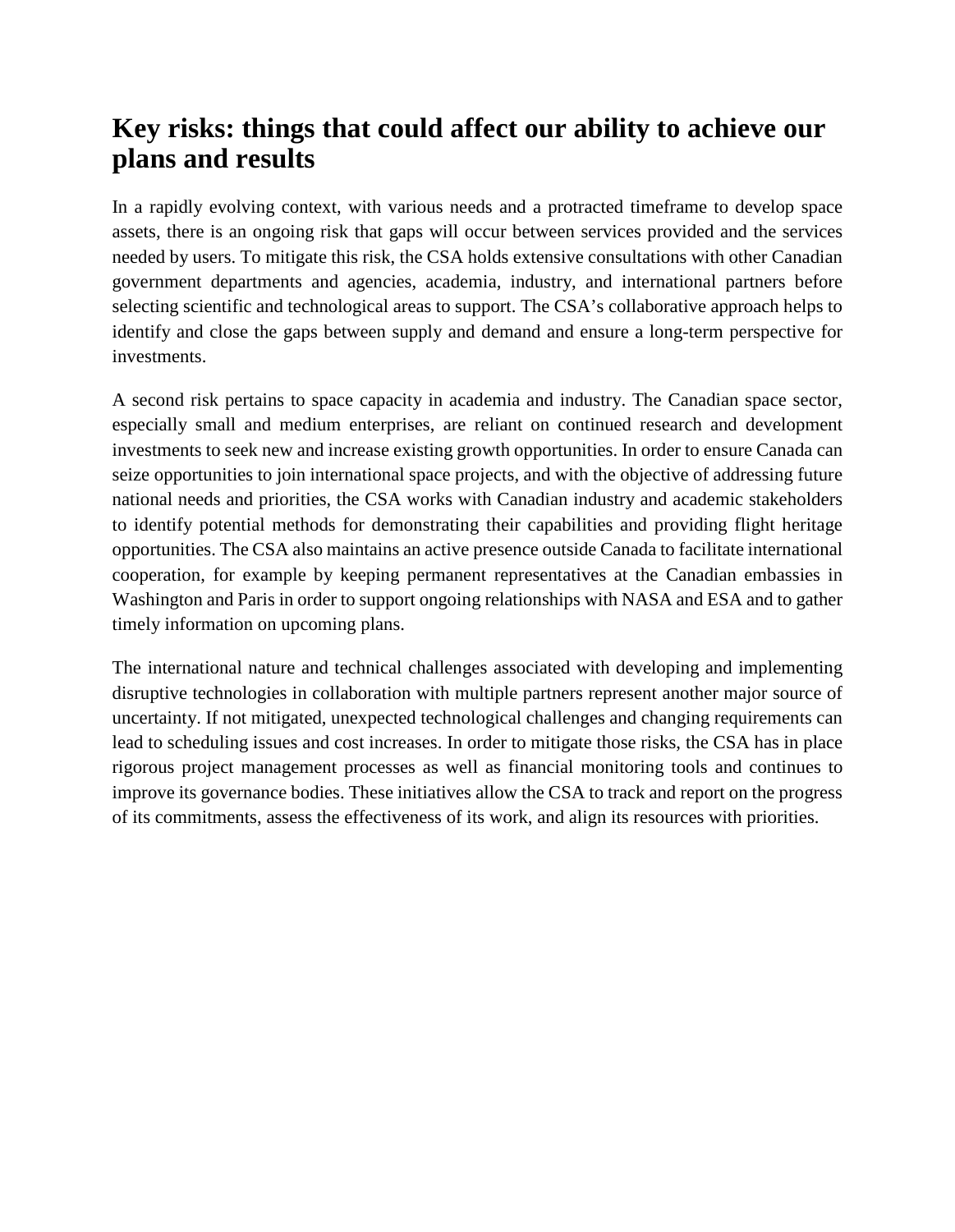### Key risks

| <b>Risks</b>                                                                                                                                                                                                                                                                                                                                                                                                                                                                                                                                                                              | <b>Risk response strategy</b>                                                                                                                                                                                                                                                                                                                                                                                                                                                                                                                                                                                                                                                                                                                                                                                                                                                                                          | <b>Link to the</b><br>department's<br>Core<br><b>Responsibilities</b> | <b>Link to mandate letter</b><br>commitments or to<br>government-wide and<br>departmental<br>priorities                                                                  |
|-------------------------------------------------------------------------------------------------------------------------------------------------------------------------------------------------------------------------------------------------------------------------------------------------------------------------------------------------------------------------------------------------------------------------------------------------------------------------------------------------------------------------------------------------------------------------------------------|------------------------------------------------------------------------------------------------------------------------------------------------------------------------------------------------------------------------------------------------------------------------------------------------------------------------------------------------------------------------------------------------------------------------------------------------------------------------------------------------------------------------------------------------------------------------------------------------------------------------------------------------------------------------------------------------------------------------------------------------------------------------------------------------------------------------------------------------------------------------------------------------------------------------|-----------------------------------------------------------------------|--------------------------------------------------------------------------------------------------------------------------------------------------------------------------|
| Gap between stakeholders'<br>expectations and the<br>delivery of data and<br>services.<br>Possible interruptions<br>related to various missions<br>due to insufficient<br>infrastructure, lack of<br>personnel, delays in project<br>implementation or changes<br>in stakeholders'<br>requirements and priorities.<br>as well as mission<br>cancellations increases the<br>risk that a gap occurs<br>between the partners'<br>expectations and the data<br>and services provided by<br>the CSA thus potentially<br>impacting the agency's<br>ability to meet its<br>departmental results. | Ongoing consultations with federal<br>departments and the academic<br>community regarding long-term<br>requirements are maintained;<br>Ongoing consultations during<br>preliminary project phases regarding<br>operational requirements are<br>maintained:<br>Explore the possibility of small satellite<br>development capabilities with the<br>objective of providing timely and more<br>efficient space solutions;<br>Monitor space objects and take<br>collision-avoidance measures when<br>necessary in order to minimize the risk<br>of serious damage to all CSA assets,<br>including the Radarsat Constellation<br>spacecrafts;<br>Negotiate agreements with international<br>and commercial entities to ensure<br>uninterrupted availability of SAR data;<br>and<br>Maintain ongoing consultations with<br>Departments and Industry regarding<br>data exploitation applications to meet<br>information needs. | Canada in space                                                       | Continue to drive mission-<br>oriented research to<br>address the great<br>challenges of our age,<br>including climate change,<br>clean growth and a<br>healthy society. |